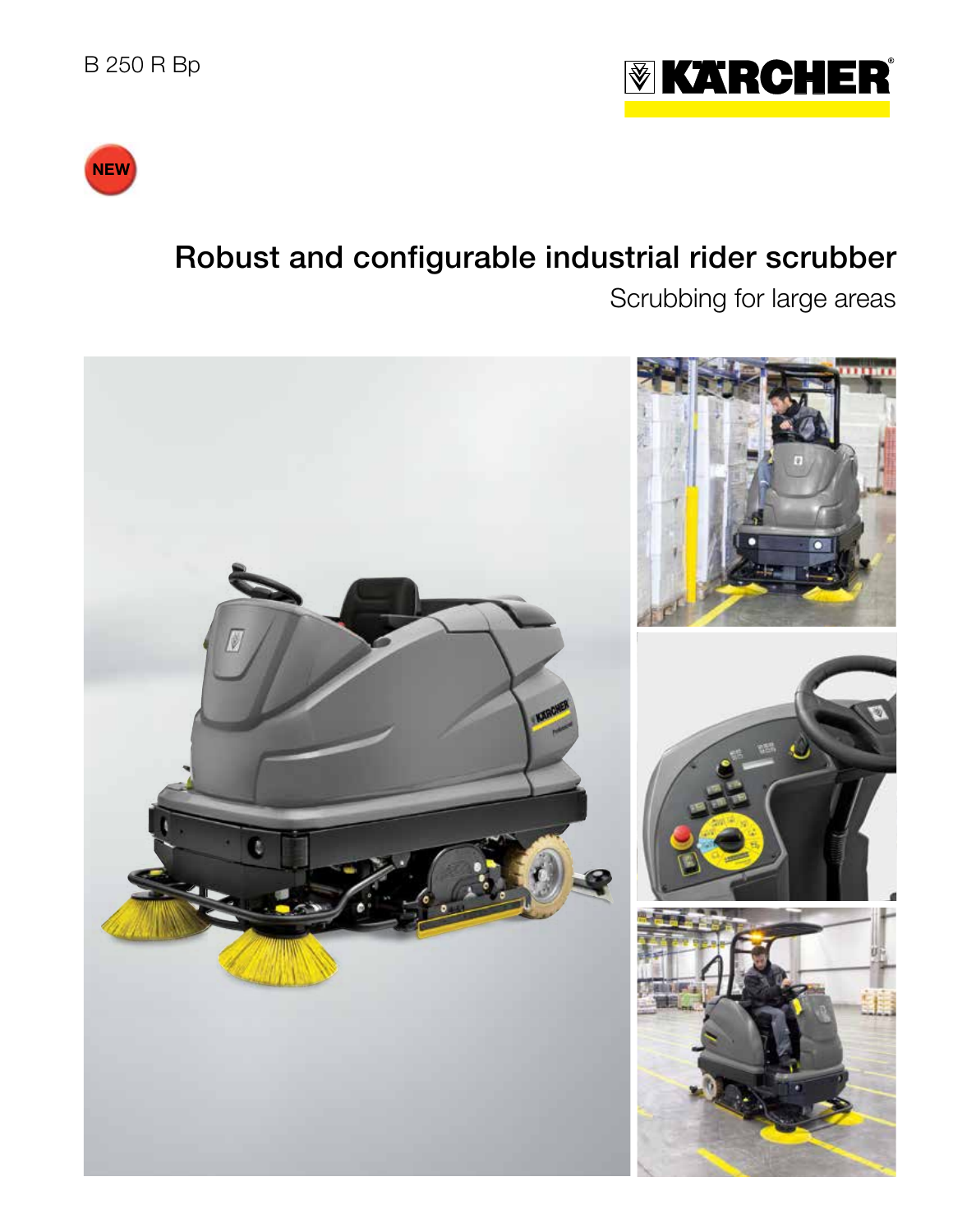## B 250 R



## Powerhouse on three wheels.

The B 250 R scrubber is the right alternative for hard surface cleaning of large facilities. The robust tubular steel frame meets even the toughest operational demands. Large batteries and a large water tank guarantee long work intervals. Thanks to the single-button control and the colorful control elements, the machine is especially easy to use.







### Very small turning radius

The short wheelbase and narrow body ensure high maneuverability and large area coverage. So even narrow areas can be cleaned efficiently.

- Very small turning radius
- **High maneuverability**
- Good area coverage

### Filling made easy

With the automatic filling system, a hose is simply connected with a conventional hose coupling. The water flow stops automatically as soon as the tank is full. This means that other tasks can be carried out while the tank is filled and waiting time is reduced. For the hose connection, a conventional quick coupling with a back flow prevention device is recommended.



### 3 Extra large working width

The roller brush is available in two working widths providing greater area performance. A deflector protects the protruding brush head against damage.

- Extra large working width of up to 47"
- High area performance
- Very robust thanks to extremely stable deflector
- **Pre-sweeping can usually be eliminated due to the side brushes and** cylindrical technology

### Even longer run time - eco!efficiency

In eco!efficiency mode, the vacuum power, the water flow and the roller speed are reduced with a single click. This extends the work interval and the effective run time of the machine to up to 7 hours.

- Reduced water consumption
- Reduced power consumption
- Extended run time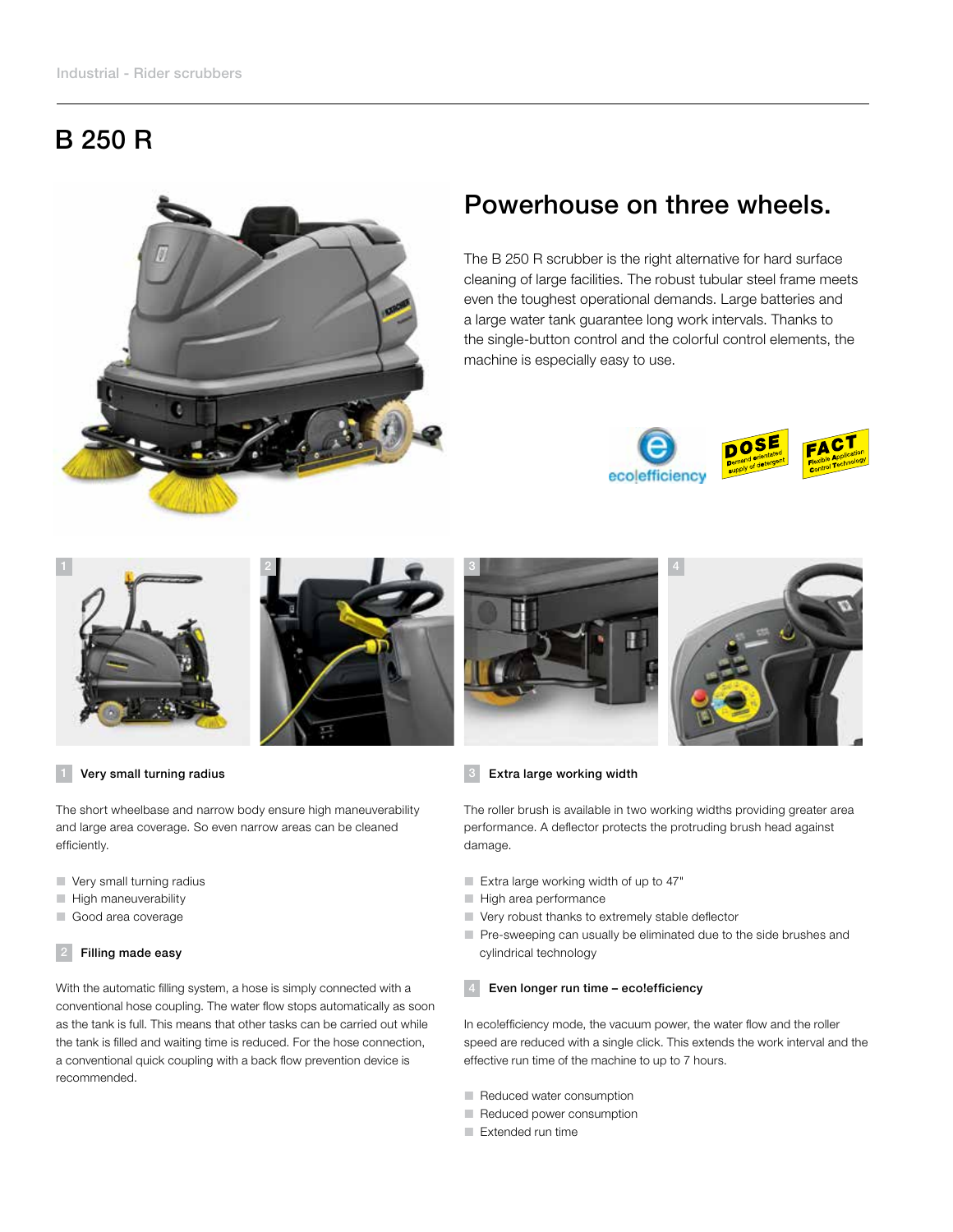### **I** KARCHER

## Fully individual configuration of the B 250 R machine.

Configure the very personal B 250 R. You can create a very efficient machine that is perfectly tailored to your requirements. You can choose from a compact scrubber or an efficient sweeper vacuum/scrubber. There are two different working widths available and a wide variety of useful special equipment.





Roller heads

Roller heads (R) have advantages for cleaning structured floors and in deep grooves.



Working lights

For dark areas, such as in parking lots or in logistics areas, the work lights improve vision and make the machine easier to see.



Cleaning agent dosing unit

With the DOSE cleaning agent dosing unit, the cleaning agent is added to the fresh water when required. The dosage can be set from 0 to 3%.



Special equipment

Available are other additional options, such as a flashing light, recycling, spray suction, a canopy or side brushes, which make the machine even more efficient.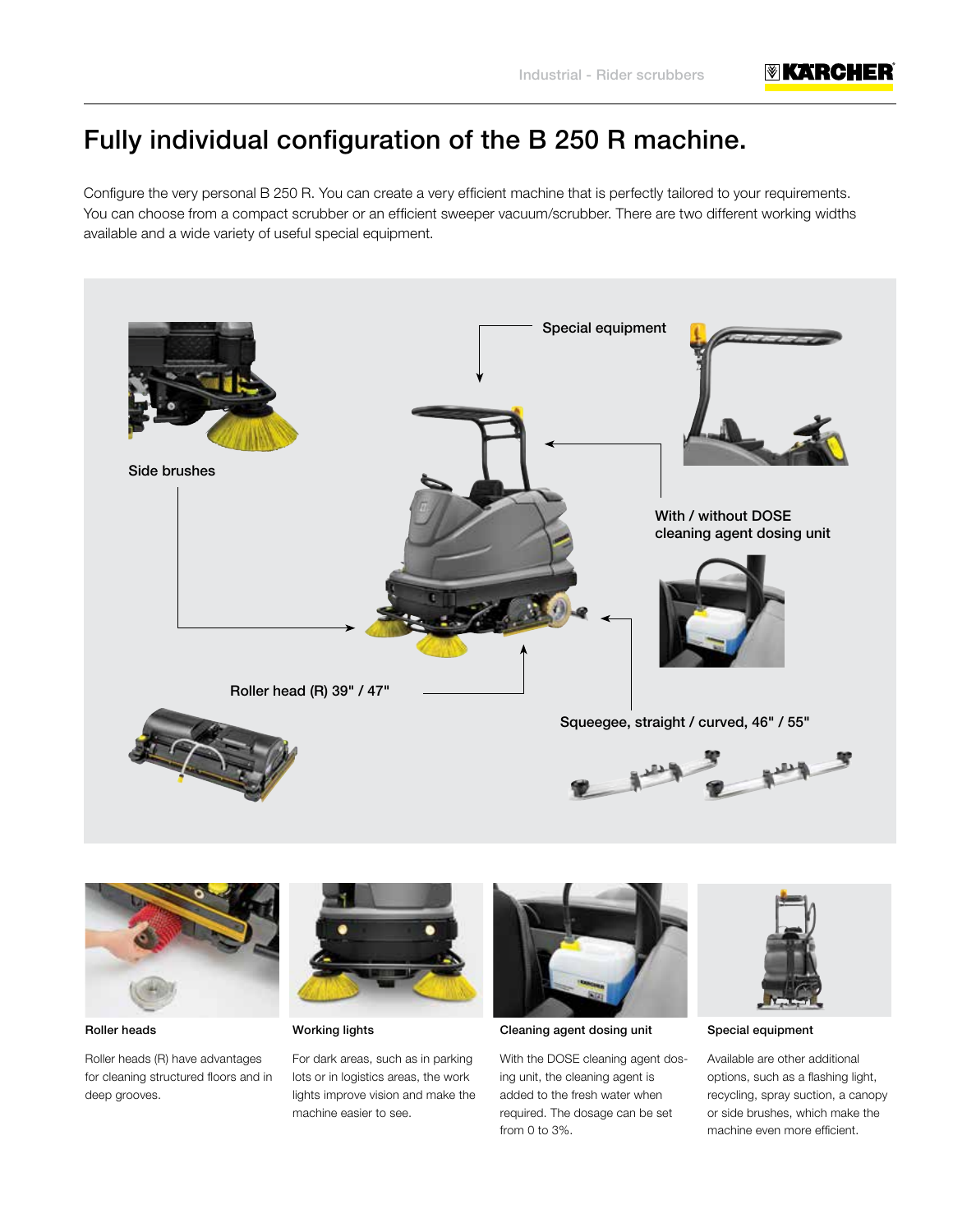## Individual configuration of the B 250 R.

Choose from two different brush heads for the B 250 R scrubber drier. You can also select the squeegee that is right for you and many other different configurations.

| Device                                                             |                    | <b>B 250 R</b>                                                 |             |             |             |             |             |                 |             |  |  |
|--------------------------------------------------------------------|--------------------|----------------------------------------------------------------|-------------|-------------|-------------|-------------|-------------|-----------------|-------------|--|--|
| + brush head                                                       |                    |                                                                |             |             | R 100       |             |             |                 |             |  |  |
| <b>Technical data</b>                                              |                    |                                                                |             |             |             |             |             |                 |             |  |  |
| Working width, brushes                                             | inches             | 39 (1,000 mm)                                                  |             |             |             |             |             |                 |             |  |  |
| Working width, vacuuming                                           | inches             | 42 (1,060 mm)                                                  |             |             |             |             |             |                 |             |  |  |
| Fresh / dirty water tank capacity                                  | gallons            | 66 / 66 (250 / 250 l)                                          |             |             |             |             |             |                 |             |  |  |
| Theoretical / Practical area performance                           | ft <sup>2</sup> /h | 64,580 / 48,440<br>(6,000 / 4,500 m <sup>2</sup> /h)           |             |             |             |             |             |                 |             |  |  |
| Water flow max.                                                    | gpm                | 2 (8 I/min)                                                    |             |             |             |             |             |                 |             |  |  |
| <b>Brush speed</b>                                                 | rpm                | 600-1,200                                                      |             |             |             |             |             |                 |             |  |  |
| Power consumption, total machine                                   | W                  | 5,200                                                          |             |             |             |             |             |                 |             |  |  |
| Power consumption, traction motor, max.                            | W                  | 1,600                                                          |             |             |             |             |             |                 |             |  |  |
| Driving and cleaning speed                                         | mph                | 5 (8 km/h)                                                     |             |             |             |             |             |                 |             |  |  |
| Weight (with battery)                                              | lbs                | 2,756 (1,250 kg)                                               |             |             |             |             |             |                 |             |  |  |
| Climbing ability (max)                                             | $\frac{0}{0}$      | 15                                                             |             |             |             |             |             |                 |             |  |  |
| Dimensions (L x W x H) (without attachment parts) inches           |                    | 75 x 42 x 61<br>$(1,900 \times 1,060 \times 1,550 \text{ mm})$ |             |             |             |             |             |                 |             |  |  |
| Voltage supply                                                     | $\mathsf{v}$       | 36                                                             |             |             |             |             |             |                 |             |  |  |
| Waste container                                                    | gallons            | 5(201)                                                         |             |             |             |             |             |                 |             |  |  |
| Features                                                           |                    |                                                                |             |             |             |             |             |                 |             |  |  |
| Roller brush                                                       |                    |                                                                |             |             |             | п           |             |                 |             |  |  |
| Disc brush                                                         |                    |                                                                |             |             |             |             |             |                 |             |  |  |
| Integrated sweeping mechanism                                      |                    | п                                                              |             |             |             |             |             |                 |             |  |  |
| Auto-Fill-in                                                       |                    |                                                                |             |             |             |             |             |                 |             |  |  |
| <b>FACT</b>                                                        |                    | ■                                                              |             |             |             |             |             |                 |             |  |  |
| eco!efficiency mode                                                |                    | ■                                                              |             |             |             |             |             |                 |             |  |  |
| Automatic brush head and squeegee raising<br>and lowering function |                    | ▬                                                              |             |             |             |             |             |                 |             |  |  |
| Electrically adjustable contact pressure                           |                    | ■                                                              |             |             |             |             |             |                 |             |  |  |
| KIK (Kärcher Intelligent Key)                                      | ■                  |                                                                |             |             |             |             |             |                 |             |  |  |
| Large color display                                                |                    | ■                                                              |             |             |             |             |             |                 |             |  |  |
| Automatic tank rinsing system                                      |                    | ■                                                              |             |             |             |             |             |                 |             |  |  |
|                                                                    |                    |                                                                |             |             |             |             |             |                 |             |  |  |
| <b>Configurations</b>                                              |                    |                                                                |             |             |             |             |             |                 |             |  |  |
| Shelf charger                                                      |                    | п                                                              | п           | ■           |             |             | п           | п               |             |  |  |
| High-efficiency shelf charger (CA and OR requirement)              |                    |                                                                |             |             | п           |             |             |                 | ■           |  |  |
| Battery, 344 Ah, low-maintenance                                   |                    | п                                                              |             |             |             | п           |             |                 |             |  |  |
| Battery, 335 Ah, AGM low-maintenance                               |                    |                                                                | П           |             |             |             | п           |                 |             |  |  |
| Battery, 650 Ah, steel case                                        |                    |                                                                |             | ■           | ■           |             |             | ■               |             |  |  |
| Side brushes                                                       |                    |                                                                |             |             |             | ■           | ■           |                 |             |  |  |
| Squeegee, straight, 46" (1,180 mm) 4.777-404.0                     |                    | ■                                                              | ■           | ■           | ■           | ■           | ■           |                 |             |  |  |
| Squeegee, curved, 46" (1,160 mm) 4.777-314.0                       |                    | $\Box$                                                         | $\Box$      | $\Box$      | $\Box$      | $\Box$      | $\Box$      | $\Box$          | $\Box$      |  |  |
| Order No.                                                          |                    | 9.841-298.0                                                    | 9.841-299.0 | 9.841-300.0 | 9.841-301.0 | 9.841-306.0 | 9.841-307.0 | $9.841 - 308.0$ | 9.841-309.0 |  |  |

 $\blacksquare$  Included in delivery.  $\Box$  Available accessories.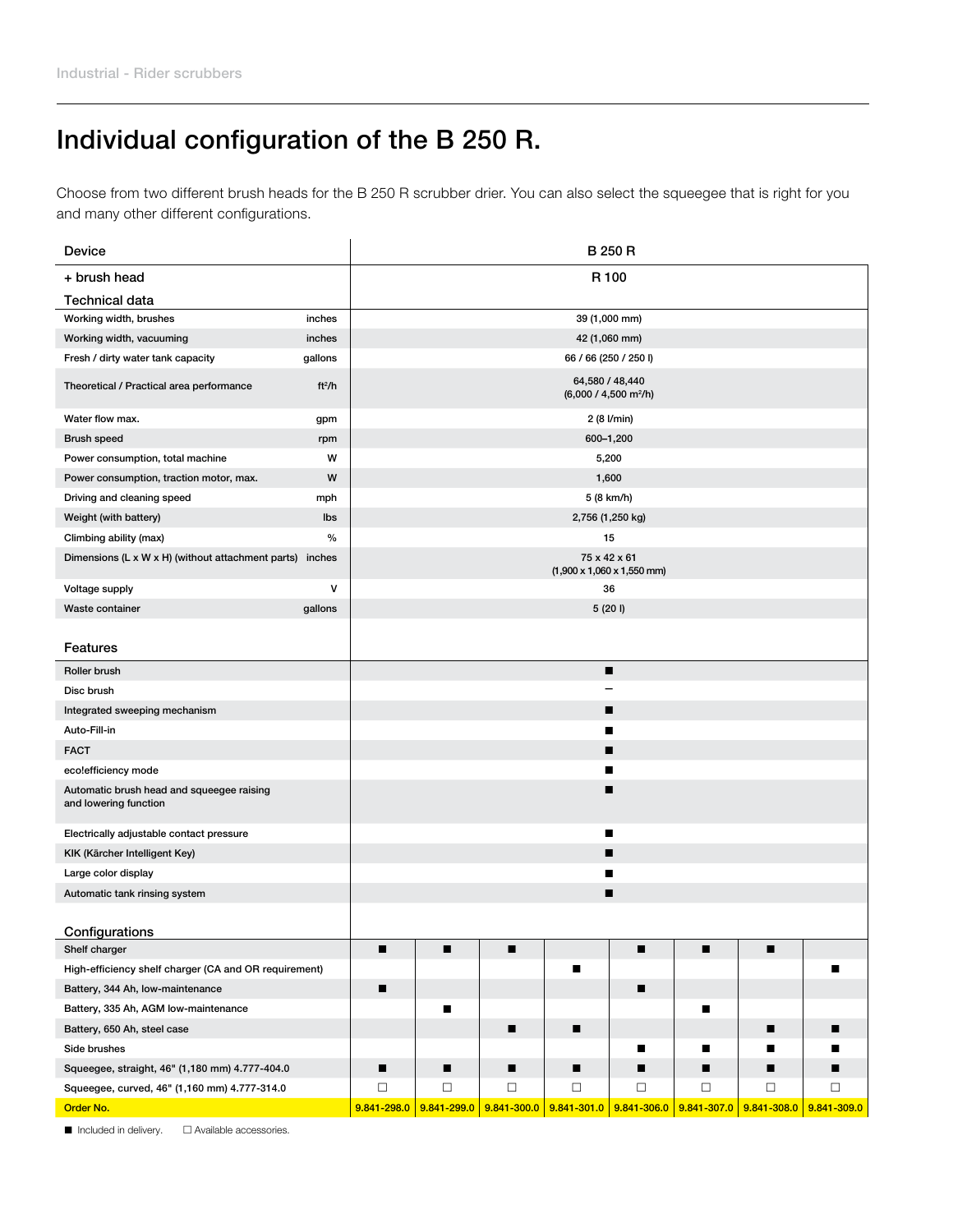

| <b>Device</b>                                                      |                    | <b>B 250 R</b>                                                 |              |             |                  |               |             |             |             |
|--------------------------------------------------------------------|--------------------|----------------------------------------------------------------|--------------|-------------|------------------|---------------|-------------|-------------|-------------|
| + brush head                                                       |                    |                                                                |              |             | R <sub>120</sub> |               |             |             |             |
| Technical data                                                     |                    |                                                                |              |             |                  |               |             |             |             |
| Working width, brushes                                             | inches             |                                                                |              |             |                  | 47 (1,200 mm) |             |             |             |
| Working width, vacuuming                                           | inches             |                                                                | 55 (1400 mm) |             |                  |               |             |             |             |
| Fresh / dirty water tank capacity                                  | gallons            | 66 / 66 (250 / 250 l)                                          |              |             |                  |               |             |             |             |
| Theoretical / Practical area performance                           | ft <sup>2</sup> /h | 77,500 / 58,125<br>(7,200 / 5,400 m <sup>2</sup> /h)           |              |             |                  |               |             |             |             |
| Water flow max.                                                    | gpm                | 2 (8 I/min)                                                    |              |             |                  |               |             |             |             |
| <b>Brush speed</b>                                                 | rpm                | 600-1,200                                                      |              |             |                  |               |             |             |             |
| Power consumption, total machine                                   | W                  | 5,200                                                          |              |             |                  |               |             |             |             |
| Power consumption, traction motor, max.                            | W                  | 1,600                                                          |              |             |                  |               |             |             |             |
| Driving and cleaning speed                                         | mph                | 5 (8 km/h)                                                     |              |             |                  |               |             |             |             |
| Weight (with battery)                                              | lbs                | 2,800 (1,270 kg)                                               |              |             |                  |               |             |             |             |
| Climbing ability (max)                                             | $\%$               | 15                                                             |              |             |                  |               |             |             |             |
| Dimensions (L x W x H) (without attachment parts) inches           |                    | 75 x 42 x 61<br>$(1,900 \times 1,060 \times 1,550 \text{ mm})$ |              |             |                  |               |             |             |             |
| Voltage supply                                                     | v                  | 36                                                             |              |             |                  |               |             |             |             |
| Waste container                                                    | gallons            | 6(241)                                                         |              |             |                  |               |             |             |             |
|                                                                    |                    |                                                                |              |             |                  |               |             |             |             |
| Features                                                           |                    |                                                                |              |             |                  |               |             |             |             |
| Roller brush                                                       |                    |                                                                |              |             |                  | п             |             |             |             |
| Disc brush                                                         |                    |                                                                |              |             |                  |               |             |             |             |
| Integrated sweeping mechanism                                      |                    |                                                                |              |             |                  | ■             |             |             |             |
| Auto-Fill-in                                                       |                    | ■                                                              |              |             |                  |               |             |             |             |
| <b>FACT</b>                                                        |                    | ■                                                              |              |             |                  |               |             |             |             |
| eco!efficiency mode                                                |                    | п                                                              |              |             |                  |               |             |             |             |
| Automatic brush head and squeegee raising<br>and lowering function |                    | ■                                                              |              |             |                  |               |             |             |             |
| Electrically adjustable contact pressure                           |                    | п                                                              |              |             |                  |               |             |             |             |
| KIK (Kärcher Intelligent Key)                                      |                    | ■                                                              |              |             |                  |               |             |             |             |
| Large color display                                                |                    | ■                                                              |              |             |                  |               |             |             |             |
| Automatic tank rinsing system                                      |                    |                                                                |              |             |                  | ■             |             |             |             |
|                                                                    |                    |                                                                |              |             |                  |               |             |             |             |
| Configurations                                                     |                    |                                                                |              |             |                  |               |             |             |             |
| Shelf charger                                                      |                    | п                                                              | п            | ■           |                  | п             | п           | п           |             |
| High-efficiency shelf charger                                      |                    |                                                                |              |             | ■                |               |             |             |             |
| Battery, 344 Ah, low-maintenance                                   |                    | п                                                              |              |             |                  | п             |             |             |             |
| Battery, 335 Ah, AGM low-maintenance                               |                    |                                                                | ■            |             |                  |               |             |             |             |
| Battery, 650 Ah, steel case                                        |                    |                                                                |              | ■           | ■                |               |             | ш           |             |
| Side brushes                                                       |                    |                                                                |              |             |                  | ■             |             |             |             |
| Squeegee, straight, 56" (1,420 mm) 4.777-405.0                     |                    | ■                                                              | ■            | ■           | ■                | ■             |             | ▪           | ■           |
| Squeegee, curved, 55" (1,400mm) 4.777-315.0                        |                    | $\Box$                                                         | $\Box$       | $\Box$      | $\Box$           | □             | □           | $\Box$      | □           |
| Order No.                                                          |                    | 9.841-302.0                                                    | 9.841-303.0  | 9.841-304.0 | 9.841-305.0      | 9.841-310.0   | 9.841-311.0 | 9.841-312.0 | 9.841-313.0 |

 $\blacksquare$  Included in delivery.  $\Box$  Available accessories.